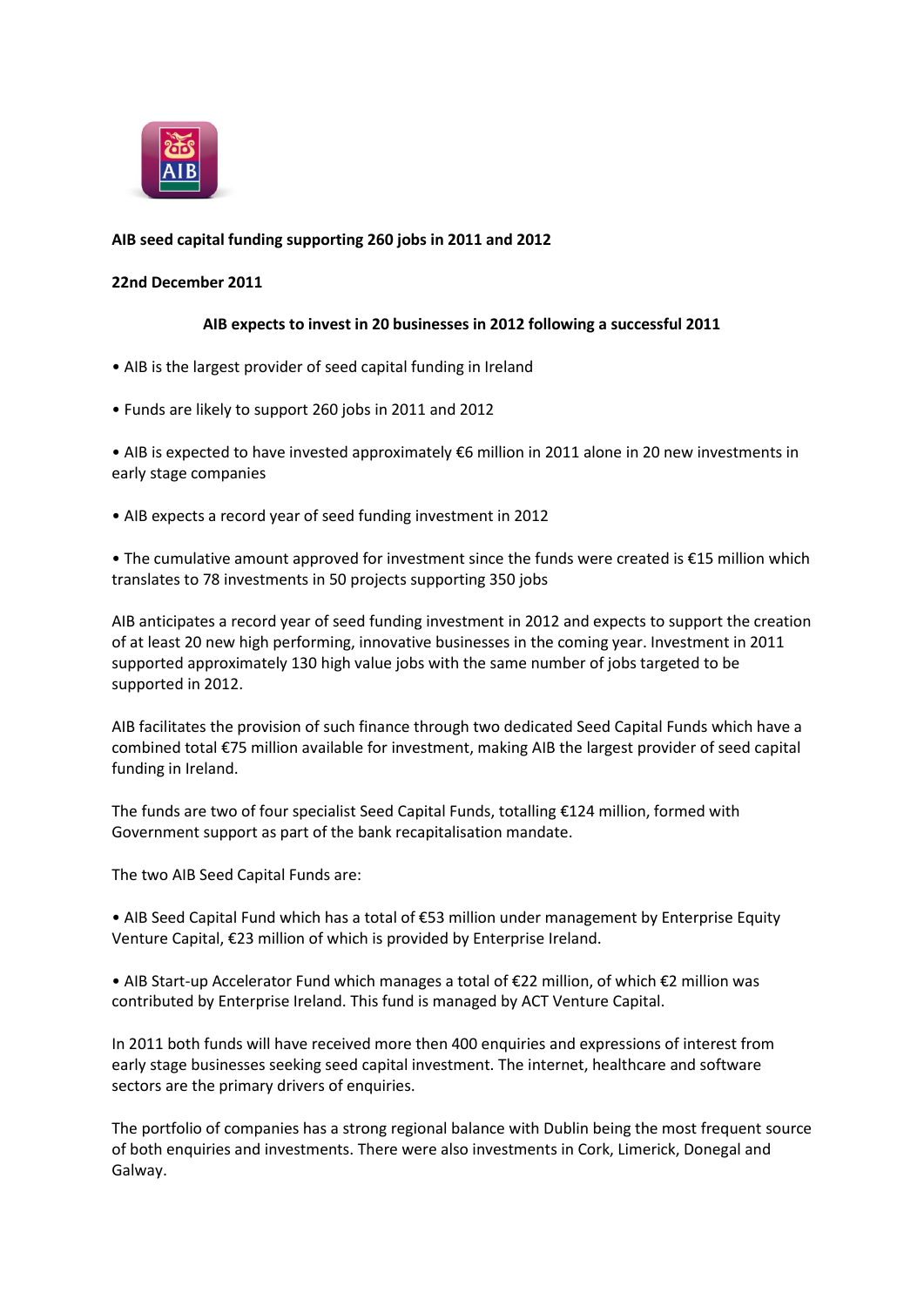The cumulative amount approved for investment since the funds were created is €15 million which translates to 78 investments in 50 projects supporting 350 jobs. AIB is expected to have invested approximately €6 million in 2011 alone in 20 new investments in early stage companies. Investments are expected to focus on high growth, export oriented companies in sectors such as software, life sciences and cleantech.

John Kelly, Senior Manager with Business Banking at AIB, said: "The fund managers working on behalf of the funds have been showcasing the availability of seed capital with the innovation and incubation centres throughout the country in 2011 and have conducted extensive one-to-one consultations with tenant companies of these centres.

"With investor sentiment remaining risk averse, the strategic importance and value of seed capital capability is critical to nurture and develop a new generation of emerging sector Irish businesses."

Des Doyle, Manager of Growth Capital with Enterprise Ireland, added: "The availability of venture capital is vital for driving entrepreneurship, business growth and, critically, employment. These seed funds, formed as part of the bank recapitalisation mandate, bring the total amount of seed capital under management in Ireland to €124 million compared with €30 million in mid 2009.

"These Government-supported seed funds, not least the two AIB/Enterprise Ireland funds, are making a very positive impact on the availability of funding for new high potential start-up businesses in Ireland. For example, over 40 new early stage Irish high potential companies were approved investment by the four Irish seed funds in 2011 providing them with essential investment to help grow their businesses and generate employment."

Given the current level of enquiries the AIB Seed Capital Funds expects a record year of investment in 2012 and is confident the Funds will support the creation of at least 20 new businesses in the coming year.

*-Ends-*

## *For further information, please contact:*

Niamh Hennessy Media Relations Manager AIB Bankcentre Ballsbridge Dublin 4 Tel: +353-1-7721382

#### *Notes to editors*

The AIB Seed Capital Fund was established in 2007 to provide venture capital for companies at the seed and early stages of development across a range of sectors throughout the Republic of Ireland. The Fund was established under the Enterprise Ireland Seed and Venture Capital Programme 2007- 2012.